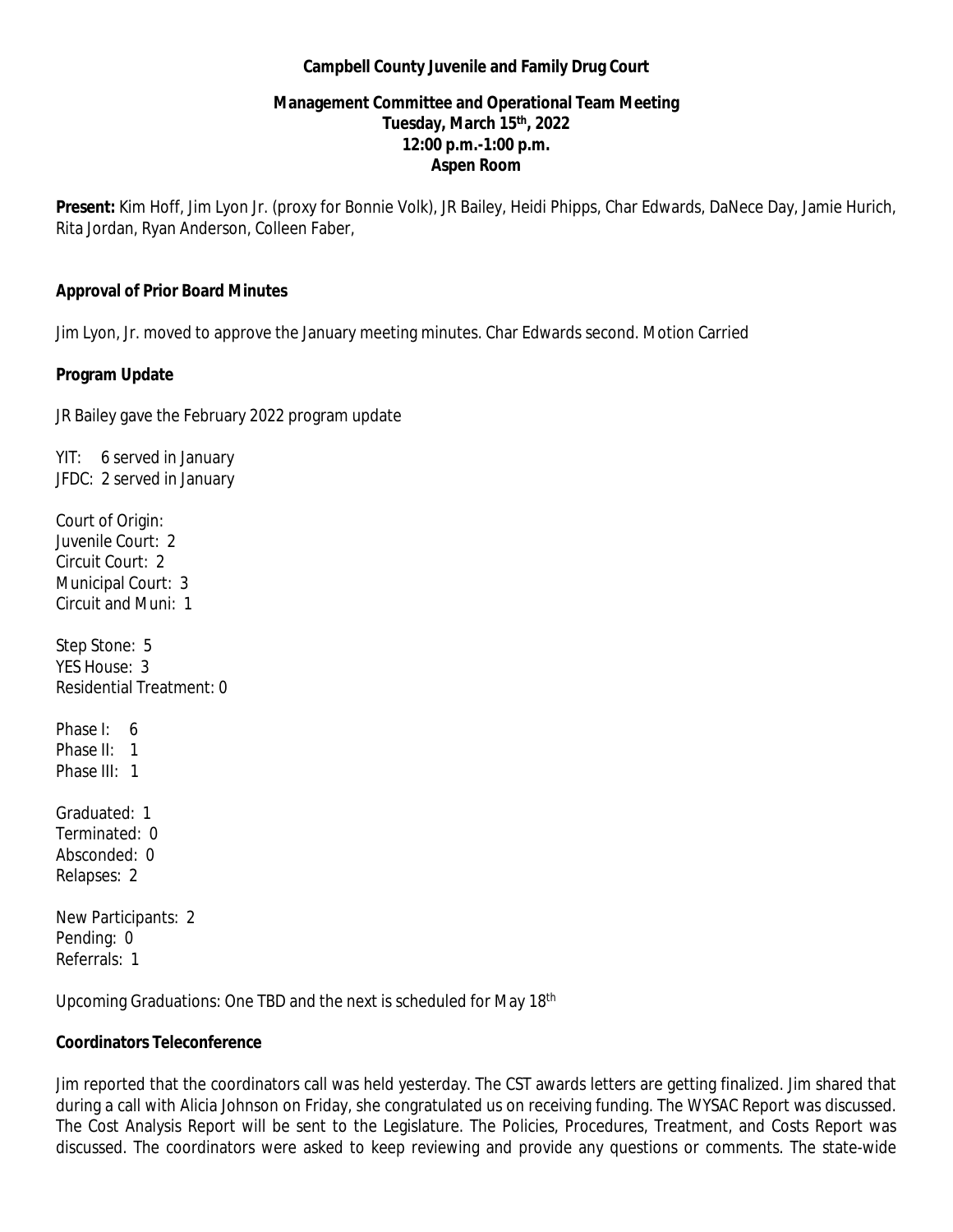conference May 25-27 was then discussed. The conference will be two full days and the last day will be a half day with a presentation from "Tall Cop". All team members can attend. There will be 7 CST specific focus trainings scheduled. Registrations will be coming soon via email. Jim will check on CLE credits for attorneys. Jim will also check on the JFDC travel/training budget and respond to board members by Friday. State Infrastructure Project with NADCP will be developed over the next year. It was determined that there was a lack of consistency in policy and procedures so one standard template will be designed. T

# **FY23 Funding Panel Call**

The funding panel call occurred on March 8th. Bonnie Volk and JR Bailey attended via Teams. Jim reported that he shared with the funding panel the recidivism rate of the JFDC program, along with the MH, SU and probation services the participants receive. The only question asked of the funding panel was how we assess the risk level of the participants. Jim told the panel about the lack of a validated risk assessment that has been discussed, though not recently, during the monthly coordinator calls. The process of assessing potential participants was shared including collateral information from social summaries, court documents and the assessment conducted by the JFDC Probation Officer.

# **Gift Card Audit**

Jim and Megan Kincaid-Heidel conducted the audit on February 25<sup>th</sup>. All of the cards were accounted for and the audit was accurate.

# **Budget Update**

Jim reported that the JFDC sheet for this month has not completed and therefore unable to share update. Jim stated that the application to request \$10,000 from the City was submitted on time. The County 1% request of \$9,000 will be added into the FY22-23 Budget narrative and no application needs to be submitted since the JFDC is a County program. Jim stated that he presented the COVID Contract in the amount of \$14,716.84 to the Commissioner's this morning and they accepted the contract with the Department of Health. between County the as in years past. Char Edwards moved to request \$10,000 from the City 1% in the letter application. Bonnie second. Motion Carried. The City 1% application is due by March 2<sup>nd</sup>. Jim moved to request \$9,000 from the County 1% application when we receive it. Heidi Phipps second. Motion carried.

# **CJSB**

Jim read the email from Brandon Schimelpfenig, DFS Program Analyst, about the Campbell County CJSB being eligible for the immediate funding in the amount of \$26,293. The three recipients of the prior CJSB funds were JFDC for MH treatment for the juvenile participants, the YES House for 48-hour hold and Project Choice and the CCJDC Officer training for Corrective Thinking. Jim reported that he sent an email to Kevin Theis about some other training ideas but has not heard back from him. It was discussed how the JFDC would probably not be able to spend their portion of the CJSB funds by June 30, 2022. Further discussion and decisions will need to be made through the Campbell County CJSB regarding the allocation of funds.

# **Trainings**

As previously discussed, the Treatment Court Training will be held in Laramie, WY on May 25-27. Since Chief Justice Fox has emphasized Drug Court Judges attend, Court may have to be moved up to Tuesday that week or cancelled. We have time to make that decision. Jim also shared that it was stressed that the Funding Panel will closely look at training hours for each respective Drug Court. Jim will check with CST to see if CLE's for attorney's will be provided. The Prevention Summit on April 14-15 has been approved for 12 training hours. The Meth Conference on April 6-7 has also been approved for accepted training hours from CST. There will also be another training opportunity beginning in August and running through November. There will be two training sessions a month and the times will be from 8am-9:15am. The training will be geared toward Judges; however all team members can attend.